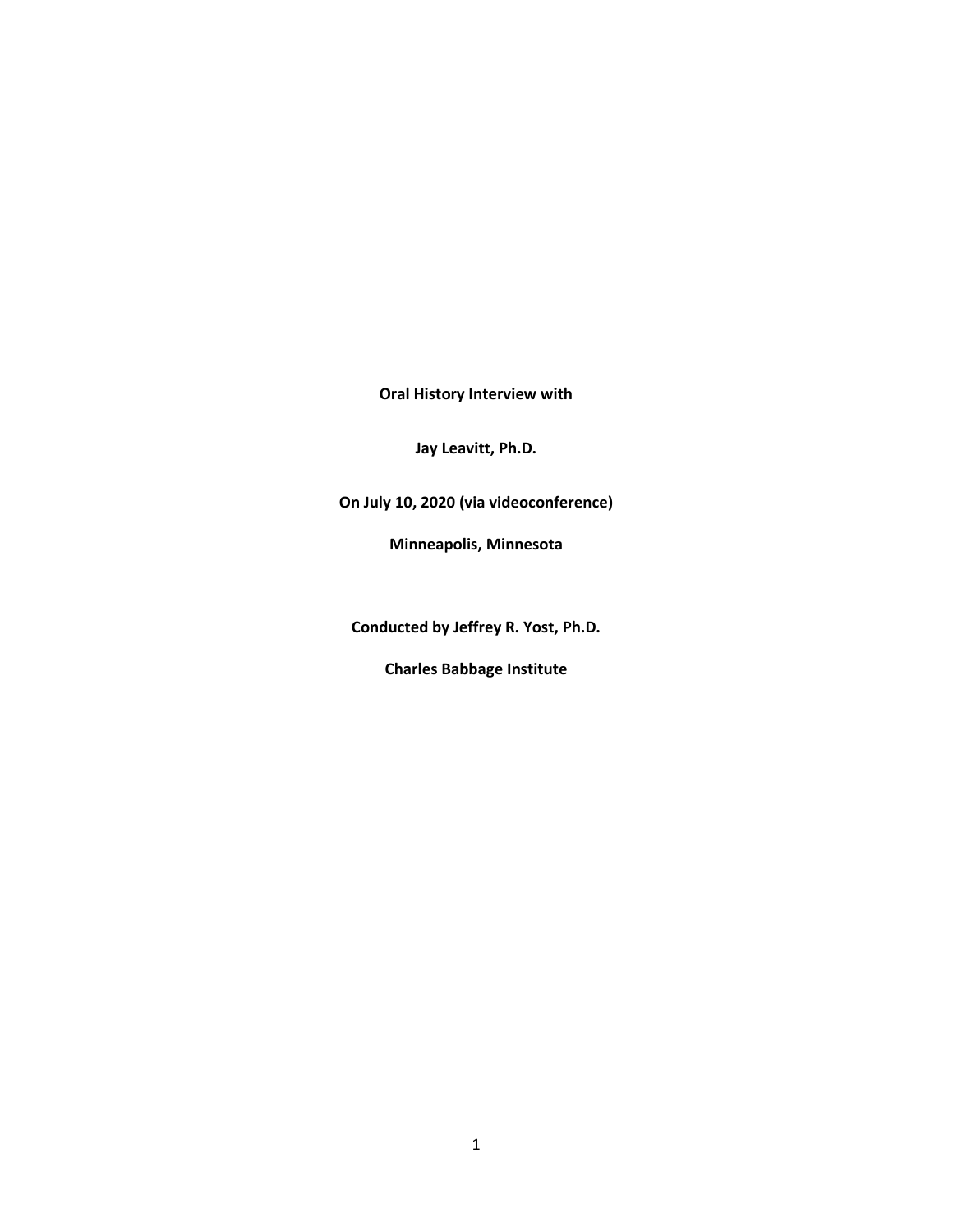## **Abstract**

This interview was conducted by CBI for CS&E in conjunction with the 50<sup>th</sup> Anniversary of the University of Minnesota Computer Science Department (now Computer Science and Engineering, CS&E). Professor Leavitt briefly discusses his early education and interests. The bulk of the interview focuses on his education at Brown and his doctoral education at NYU's famed Courant Institute, his first faculty teaching position in University of Italy at Pisa, joining the University of Minnesota's Mathematics Department, research in applied mathematics and computing, becoming a founding member of the Computer Science Department, as well as the early evolution of this department. He offers context on his work in such areas as numerical analysis, computer art, and computer networking. He was also central in assisting the University of Minnesota with policies and initiatives to practically adhere to federal legislation on disability and working to create accessible educational and research environments at the University of Minnesota. He also discusses his research, teaching, and administrative leadership at SUNY Buffalo, where he served as Director of the school's Academic Computing Center.

## **Keywords:**

Brown University, Courant Institute, New York University, computer art, applied mathematics, numerical analysis, UMN disability policy, SUNy Buffalo, University of Minnesota, Computer Science Department, UMN, computer science curriculum.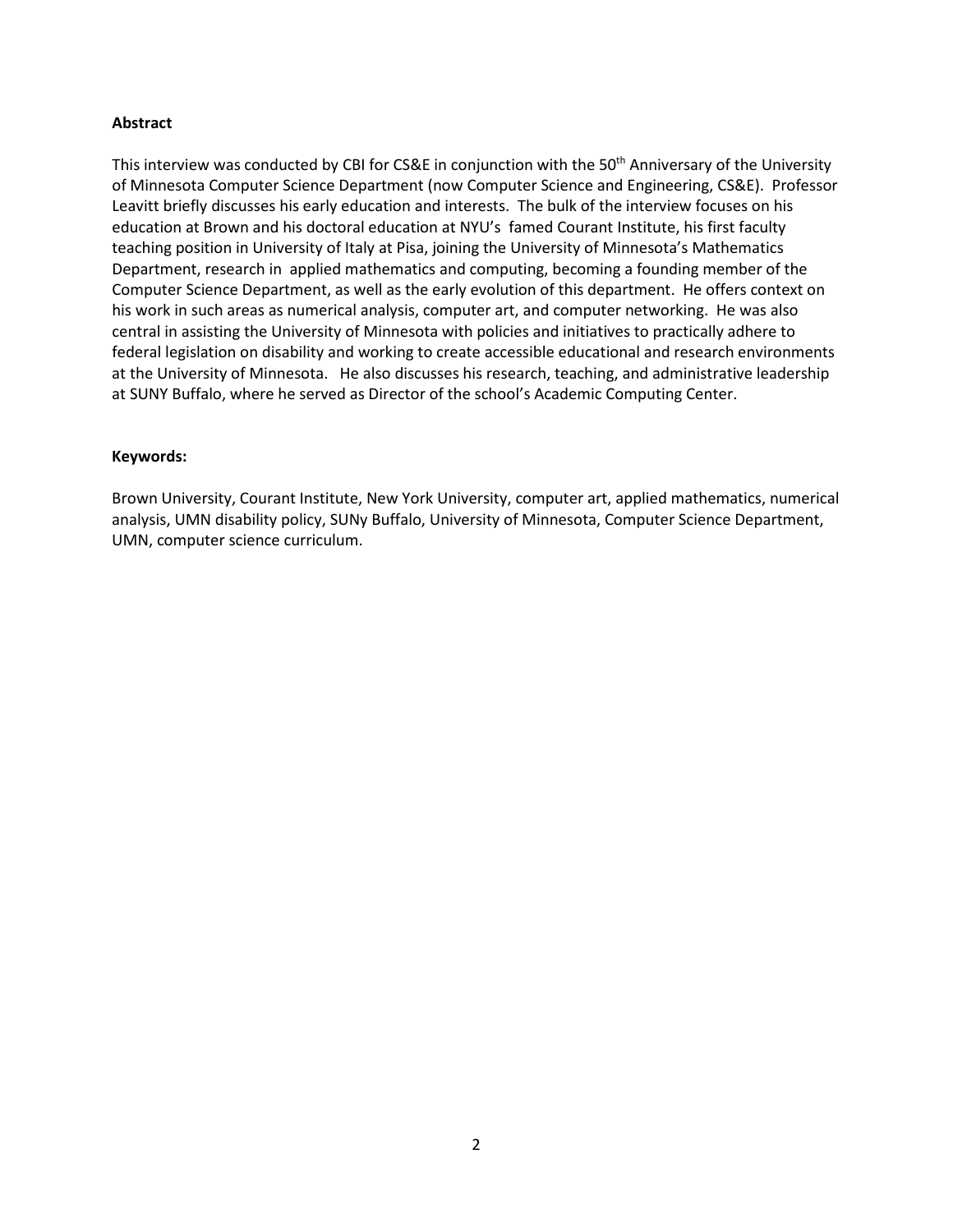Yost: My name is Jeffrey Yost, and I'm here this afternoon on July 10, 2020 interviewing Jay Leavitt. This is part of the Computer Science and Engineering  $50<sup>th</sup>$  anniversary history project—oral history project/initiative. Jay, I understand you were born in Fall River, Massachusetts.

Leavitt: Right.

Yost: What year was that and did you grow up there as well?

Leavitt: I was there until I went off to college and I was born in 1936.

Yost: Ok. As a student in school, so prior to college, were there particular subjects that you were especially interested in?

Leavitt: It was all math. I--in those days, it was very competitive to get into to college and I was not a good student. So, they sent me out into the country, to a country school, where almost nobody went to college. There were very few kids. I think we had a reunion and only 18 of us went to college. So, I would hitchhike in and invariably be late, and that was plain geometry. I had no problems with that whatsoever, and even went through a singulation of trisecting the angle, which is clearly impossible. And since the teacher couldn't disprove me, I got an A. Subsequently, by the time we got to trigonometry, that teacher, his wife, had a difficult pregnancy, and so they sent a clergyman in to teach the course. He knew nothing about trigonometry, so I taught the course, and that was my start in mathematics.

Yost: You went to Brown?

## Leavitt: Yes.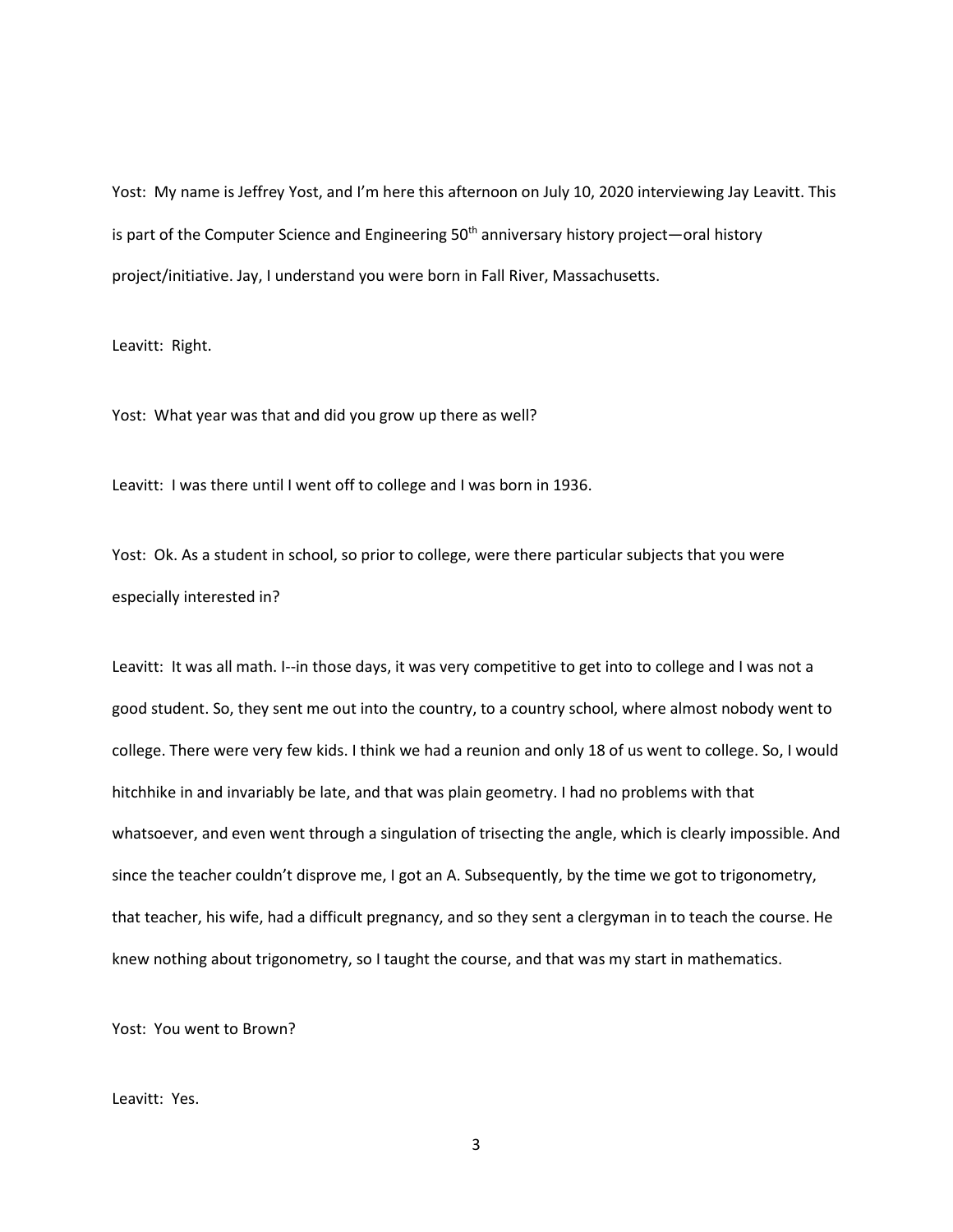Yost: What year did you start at Brown?

Leavitt: Class of '57, so '53.

Yost: Ok. And you knew you wanted to be a math major from the start?

Leavitt: No!

Yost: Oh, you didn't. Tell me about that.

Leavitt: Brown wanted—Brown thought, initially, that I would be on their football team. My father wanted me to be pre-med. I instead, through one circumstance or another, became head cheerleader. I had a half a case of beer in me and decided to do some tumbling and broke my neck. So, I'm home, trying to recover, it wasn't a total break. So, I ultimately ended up being able to walk but I decided then that I wanted to become a math major. Unfortunately, I was entering my junior year, and was two years behind the rest of the class. So, in the 10 days of Christmas vacation, somebody came to me, a friend, and we did the two years in the 10 days, and when we got back to school, I passed all the qualifying tests. So, then I was a math major.

Yost: At Brown, did you have any exposure to computers?

Leavitt: Yes. My first exposure—I took a computer science course. And we were led to this brownstone one day, and they had a tape machine. They had knocked out the ceiling so the room was now twostories high, and they covered the whole wall and four sides with blackboards and wrote zeros and ones all over these blackboards hoping to find where a zero should be changed to a one and a one to a zero. And they had us write a simple program that could be fed into the computer, and I asked when mine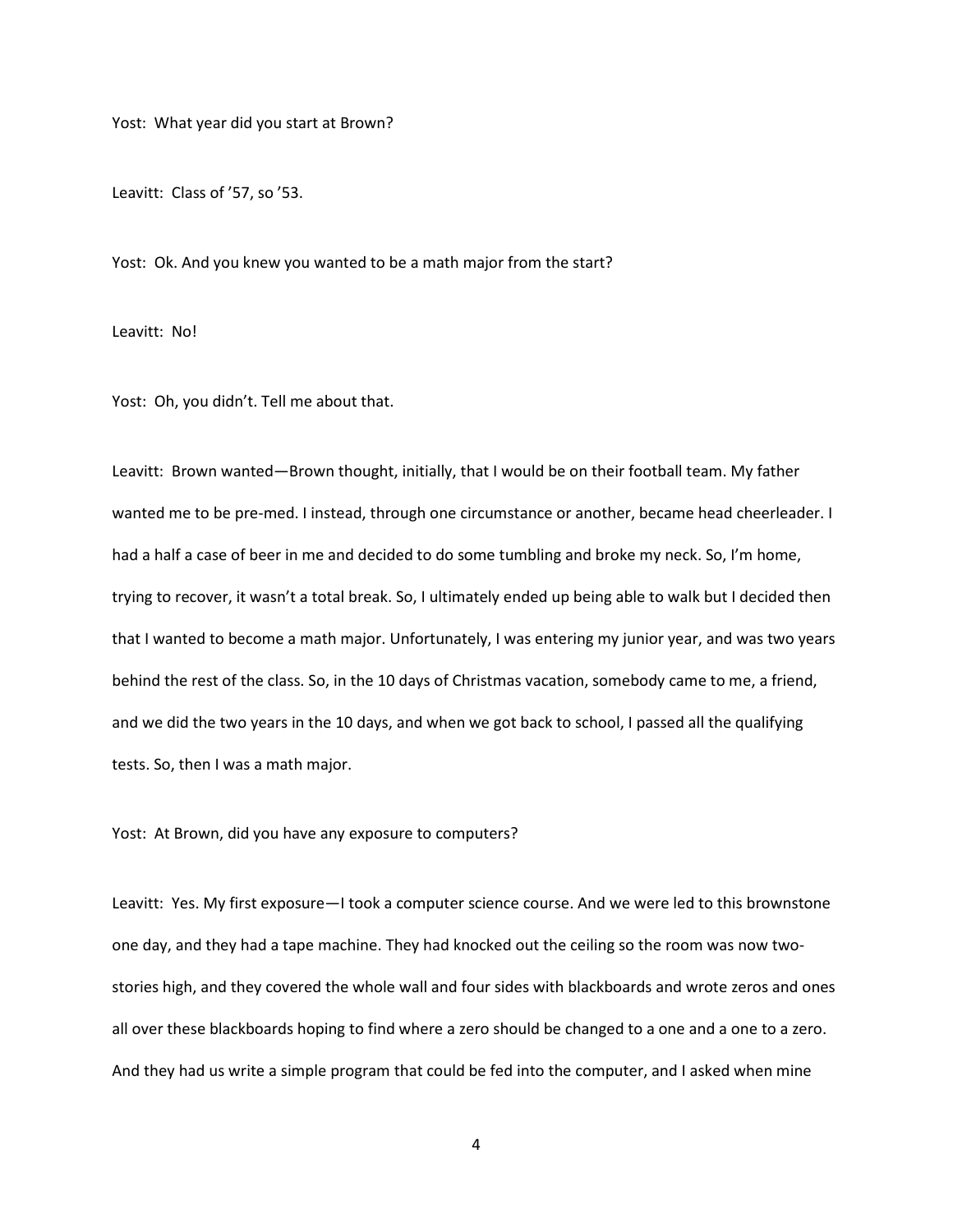would be finished, and he said, oh, by the time his finger was off the button. It had completed, which was quite amazing. What was interesting was soon after that session, I met a student who was considered the star in the math department. And we went for a walk and he asked me why I would study computers. He said, after all, within four years, all significant problems would've been solved.

Yost: So, I meant to also ask you about—you developed a very strong interest early on in trading stocks, correct?

Leavitt: More or less. At Minnesota, I wasn't using computer for that.

Yost: OK, so that came later. So, you finished at Brown in 1957, did you decide immediately to attend graduate school?

Leavitt: Yes, but I lost a year because of the accident, so I finished in 1958.

Yost: 1958. OK.

Leavitt: Yes. So, I went to the Courant Institute at New York University (NYU) for grad school upon graduation.

Yost: Can you tell me how you came to select the Courant Institute?

Leavitt: I simply wrote a letter. I didn't ask for funding, and to my shock they accepted me without a transcript. So, I showed the letter around the department, different faculty members, and they told me I'd be crazy not to go there. So, that's how I ended up at the Courant.

Yost: Were you especially interested in applied mathematics at that time?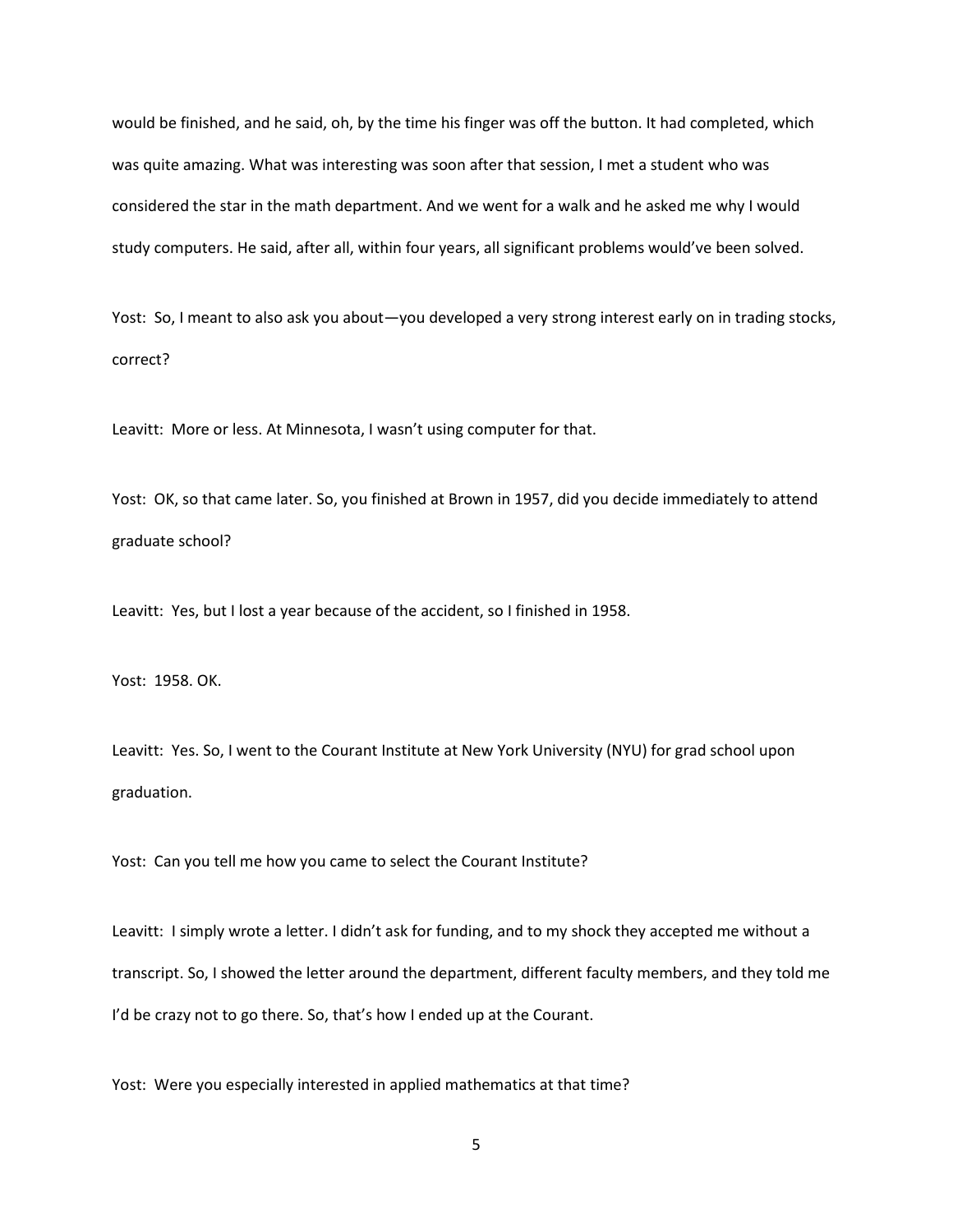Leavitt: More or less, yes.

Yost: Who was your primary advisor for your theses--at the Masters and then at the Doctorate level?

Leavitt: Well, at the Masters' level, I would say, Cathleen Morawetz and when I wrote my thesis, it was Robert Wickheimer who was one of the directors of the Manhattan Project.

Yost: Can you tell me a little bit about him as a mentor to you?

Leavitt: No. What happened was he gave me the assignment and helped me get started and then he went on a leave to Los Alamos for a year. When he came back, I had competed it. I know he liked playing a string instrument, but we never got close together. He had a very traumatic experience with regard to computers. He had his computer across the street in the original computer science building. It was sitting there unplugged with a guard sitting next to it 24 hours a day. It had all bulbs down the front of it so what he would do was sit up all night and watch the lights, and periodically pause the computer, and sometimes flip a light from on to off. So, he had his little machine there. When he got to Los Alamos, his shock was that they were introducing batch processing. Well, he was so discouraged, he had to hand in a deck of cards the night before and wait until morning to get his results. Came back to NYU and gave a speech entitled, "The End of the Usefulness of Computers to the Natural Sciences."

Yost: Interesting. In 1962, you published, you co-authored an article, entitled "Circle Supports the Largest Sand Pile." Can you tell me about that?

Leavitt: We had a 'problems' seminar, and half the problems were unsolved problems. This turns out to be related to the theory of plasticity, and when I got the problem, and looked at it, I didn't realize it, but I had invented a new inequality that allowed me to solve the problem. So, the instructor who presented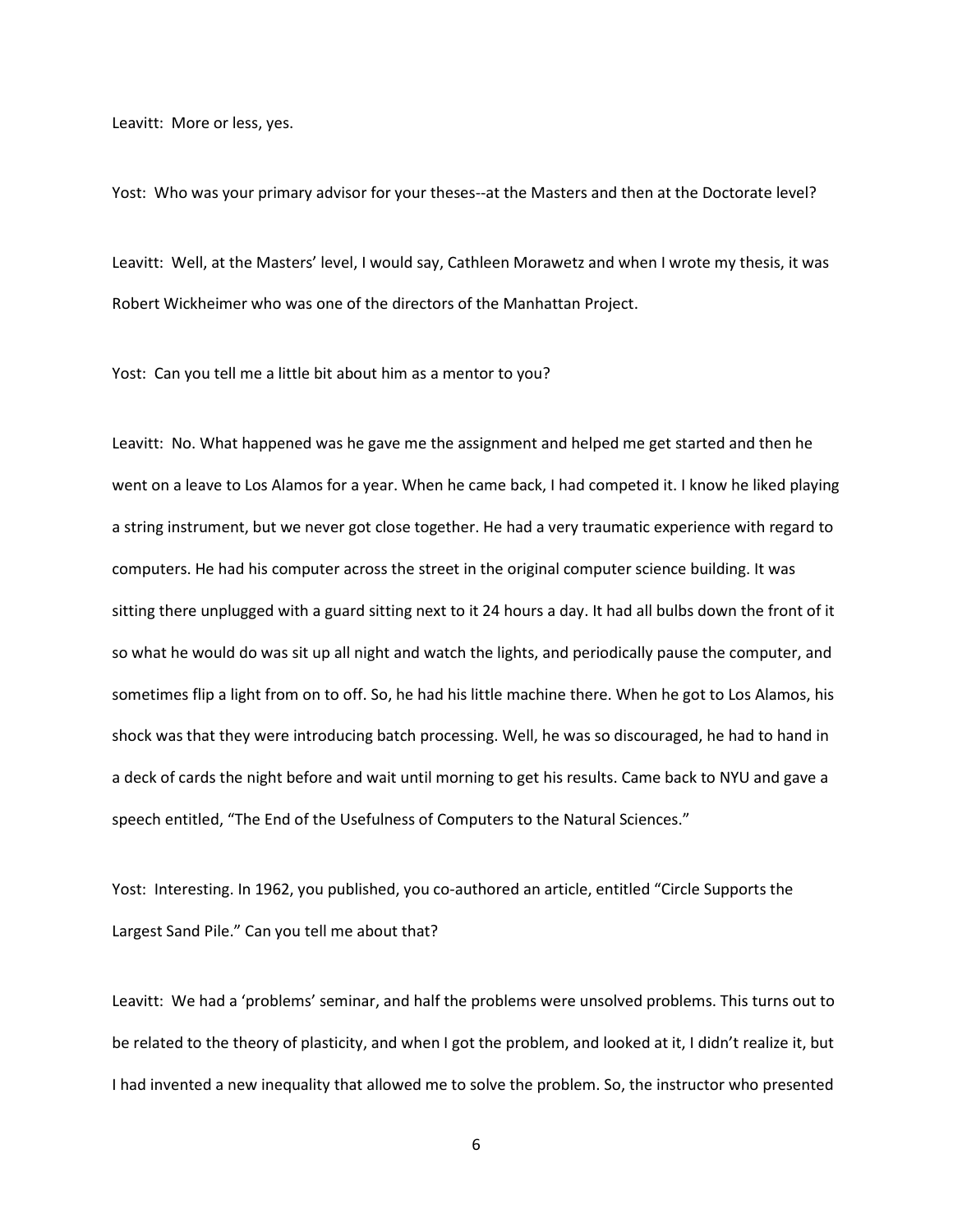the problem and knows its significance, was the first author on that paper. But in the theory of plasticity, they had, many had hypothesized that it was not a circle.

Yost: In 1963, you defended your dissertation, and it was entitled "A Power Series Solution Compressible Flow Past a Conical Shock Wave"*.*

Leavitt: Right.

Yost: Can you describe that project to me?

Leavitt: Well, effectively, it was a reentry problem. Ordinarily, well, most people solve this problem doing an indirect method. The—we knew the equations were analytical and so I used a mathematical property to analytically do it directly by keep on, keeping on marching through the flow until I could construct what it looked like. And I discovered that there was a singularity in there of a square root. Turned out that another student at the same time, was solving it indirectly. She came to the same conclusion that there was the same singularity. I had met somebody from the Soviet Union who was part of their National Academy of Sciences at Courant. He was visiting Courant, and he said that the way I was doing it wasn't possible, so I lucked out.

Yost: So, can you tell me a little bit more about being at the Courant Institute at that time and the environment with your fellow graduate students and any of the faculty that were especially influential to you?

Leavitt: Well, I'll tell you a funny story with Richard Courant. He had escaped from Germany in the 1930s, and he was famous for minimal surfaces, studying minimal surfaces. He would meet me at the elevator in this ten-story building, and we might be going in opposite directions. Well, he was—he didn't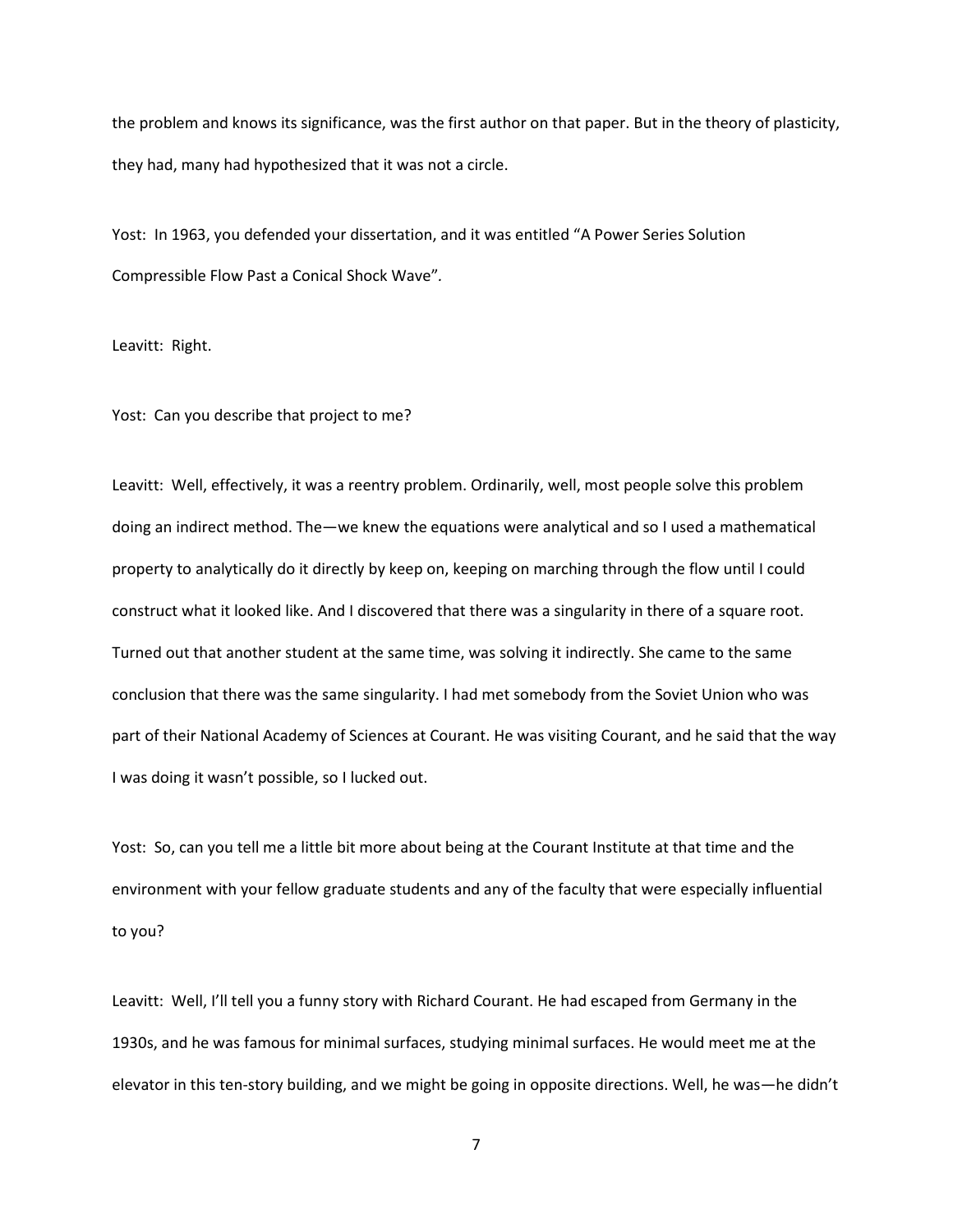want to embarrass me, and he was also a mountain climber. So, when he saw us—after our first encounter there, he climbed all of—up the ten stories rather than embarrassing me. Later on, when they built a new building in his honor, I asked him about it, and I subsequently learned he got stuck in the elevators. I'll think of their names. I'm a little bit slow. I didn't expect this because quite a few of them were quite significant, influenced me quite a bit. Oh, let's see there's Herbert (Herbie) Keller Kellogg, his brother…I'll figure it out.

Yost: We can move on. Thank you. When you finished your doctorate, I understand you were awarded a Fulbright and you went to the University of Italy at Pisa. Can you tell me about that?

Leavitt: Yes. That was a great opportunity. While at Courant, a visitor—visiting professor from Pisa was spending a year with us—and I approached him, and he said he would help arrange it. So, when I got to Pisa, the only romance language I had was French. I was terrible in French. I had no language labs. It was all literature. So, after I'm there, I was asked to teach a course in numerical analysis at the University but in Italian.

## Yost: Wow.

Leavitt: Which I did. The—that was kind of crazy. I don't know, have you ever heard of the Postcard Incident, which came soon after President Kennedy talked about the Peace Corp? Anyway, so this initial individual at the Peace Corp simply sent back a postcard, which anyone could read, and obviously someone did read, because she wrote on the back of it, "This place is the pits." Well, just to continue the story, I thought I was going to become the second postcard incident. When I first arrived, the president threw a welcoming party and told us about the student riots and he also told us what he was going to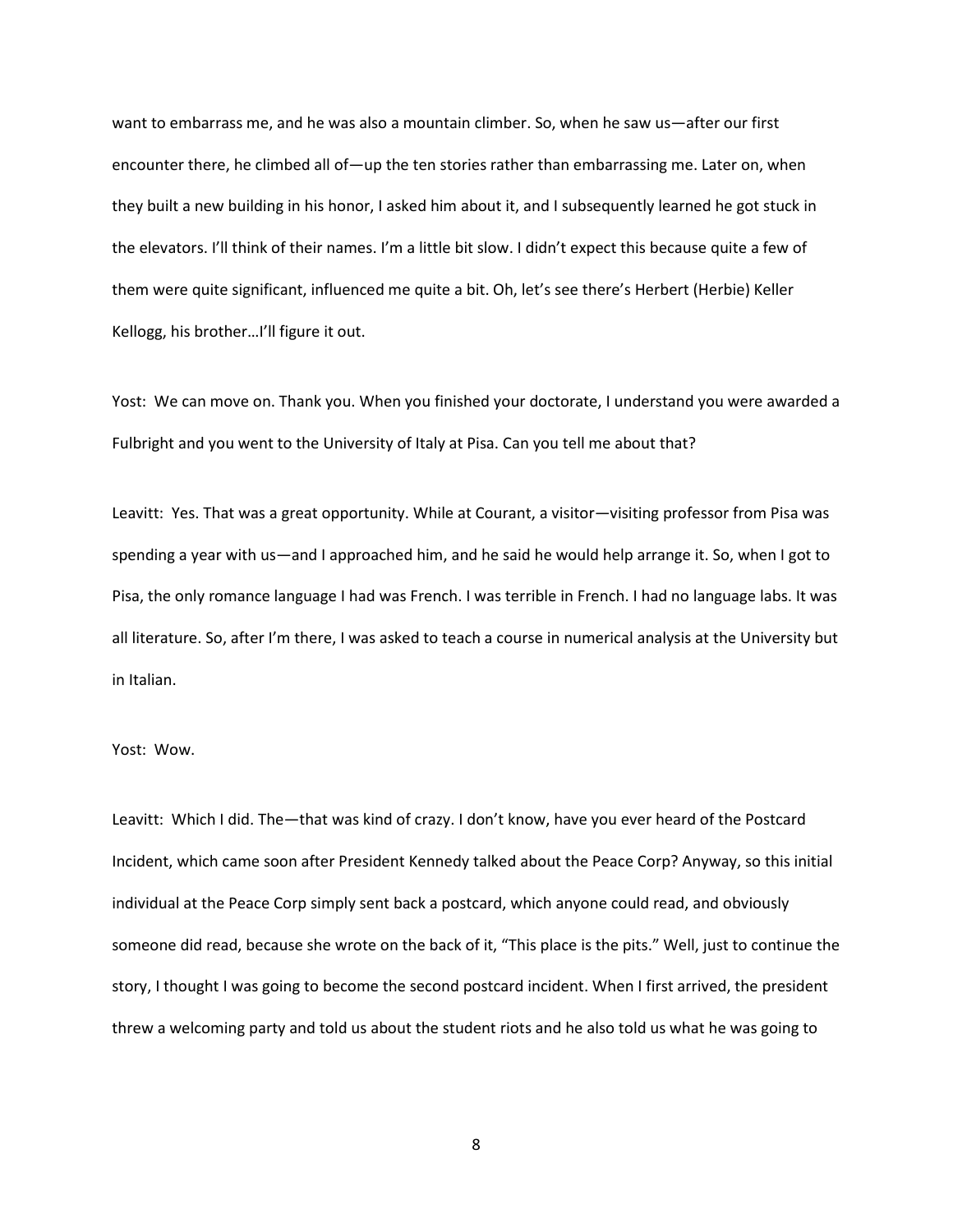grant them in terms of what they were asking for. I was in this Medici building. It had a large courtyard. The walls were actually the offices. And my office was within—I hope you can hear me.

Yost: Yes, I can.

Leavitt: --was within this wall when the students took over that particular area. Well, so I had a key to the outside of the wall, and so I had no other place to study. I went up to my office every day, and so they happened to look through the door one day and came into the office and they had someone from a newspaper with them. They, you know, were asking all sorts of questions, and it turned out that the information that the president had to offer them was never delivered, or at least they were unaware of it, so I told them about it. And soon afterward, the strike ended. Now it turns out that there was, afterward, a bad story and a good story about the ending. We used to have somebody that in the US, you might call a gopher. He would go for pads and pencils, stuff like that, if we needed them. He had a single-speed black bicycle, thin wheels. And when there was the takeover—and the students, they learned I was in the wall, they thought he had let me in, so they destroyed his bicycle. When the strike ended, he was given a new bicycle, multi-colored and multi-speed.

Yost: Worked out. Can you tell me about your job search, coming back to the United States, were there multiple openings of interest—you took a position at the University of Minnesota, were you considering other positions as well?

Leavitt: No. I was still oblivious to everything. I don't remember his name, but he was traveling around. Stopped at the University of Italy, Pisa and asked if I would consider the University in Minnesota. He told me if I didn't like it, I could get a position as a mathematician in any college I wanted. So of course, I said yes.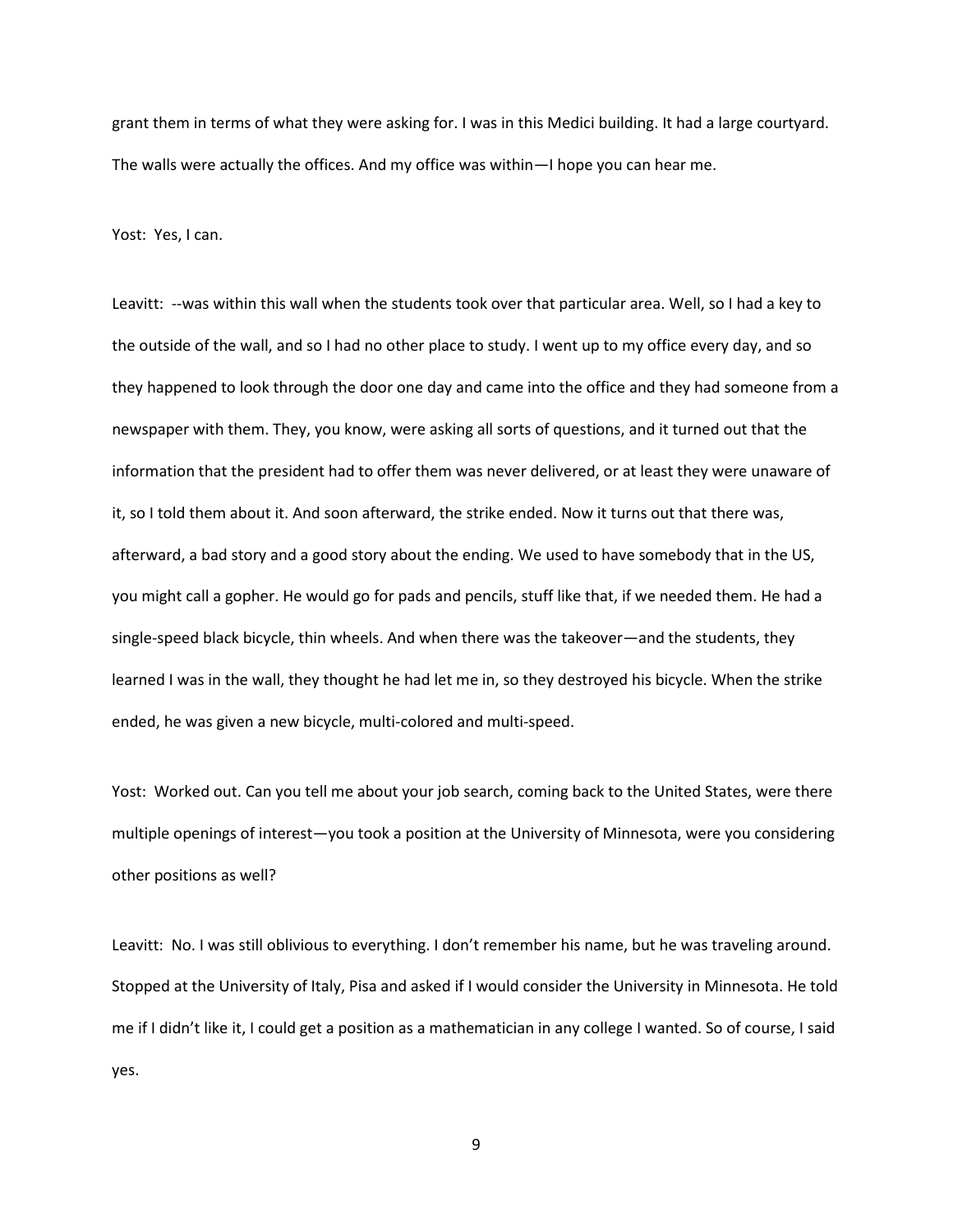Yost: So, was that 1965 that you joined the Mathematics Department at the University of Minnesota?

Leavitt: I guess so. Yes.

Yost: Can you tell me about your experience with the Computer Center initially?

Leavitt: Well, they gave me my own computer, but at the time, IBM had just come out--come out with the latest computer, and the engineers in Pisa built their own which apparently was quite comparable in performance with the IBM machine. Oh, I have to tell you one more thing about the University. There are many [locations of] University of Italy, namely, the town in which they're in. Napoleon had built a normal school in Pisa that, essentially, was still functioning, so that, I mean, it was face to face with the university. As a result, it was an effectively a double faculty. It was the strongest math department in Europe, except, of course, it was mixed with computer science.

Yost: That's fascinating. I had no idea.

Leavitt: Yes

Yost: Can you describe the Mathematics Department, your impression of it when you arrived at the University of Minnesota?

Leavitt: They were very good. They were looking at partial differential equations and looking at numerical solutions to them in the same way that they [in Pisa] were looking at them in Minnesota in the math department. I—at one point I visited the University of Genoa, I forgot who the individual was, and he said that—he showed me his work—he was also—everyone was essentially working on similar problems, how to construct numerical solutions to these very complex partial differential equations.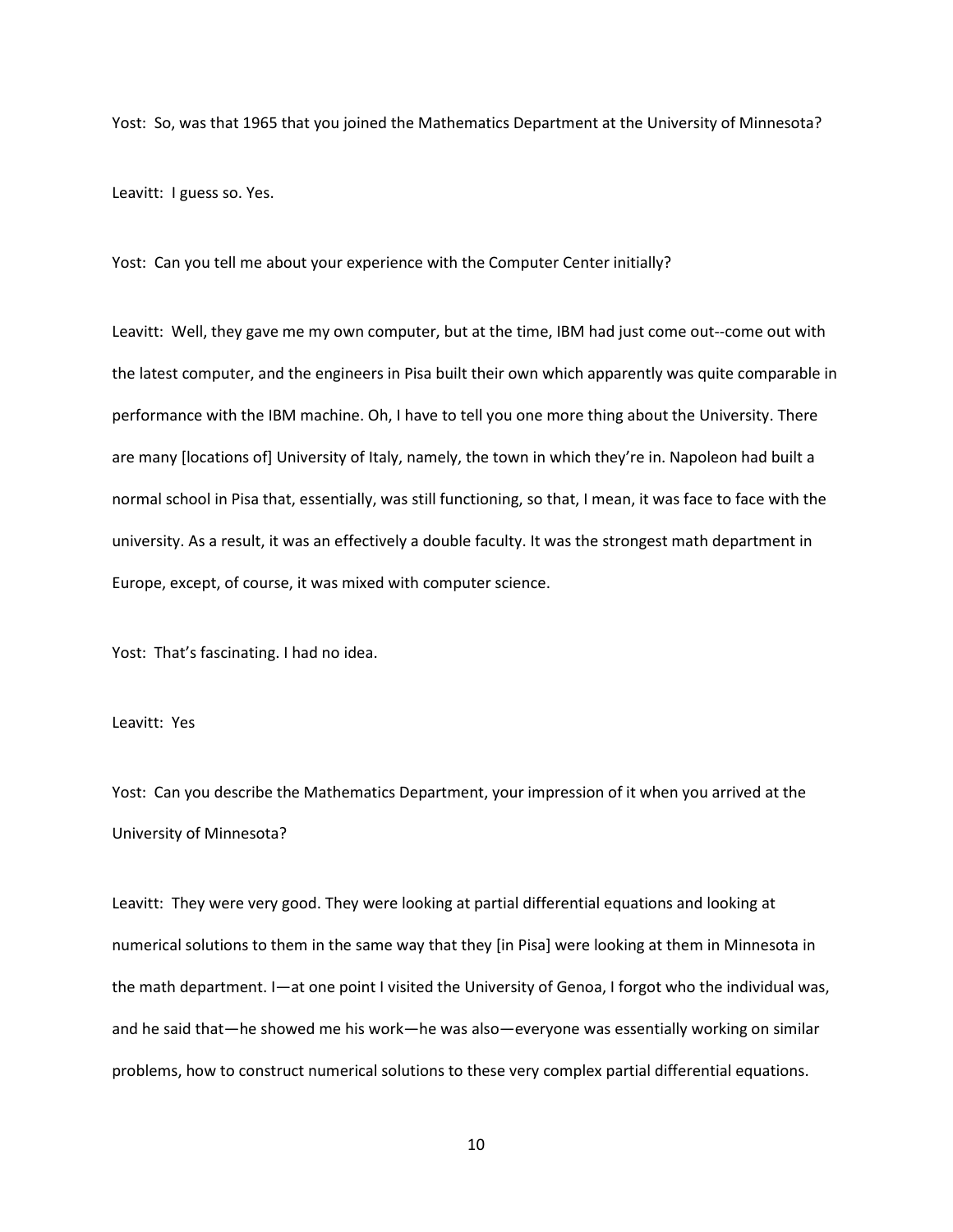Yost: I understand in 1967, the department started graduate instruction in computing, and then several years later in 1970, the Computer Science Department was formed at the University of Minnesota. Can you provide any context to the start of computer science as a field of study, early courses, as well as anything you knew about the discussions with the launch of the Computer Science Department?

And did you, from the start, want to move into that department?

Leavitt: Yes, I looked forward to moving into that department. My roommate was Krzysz Frankowski, office mate, and it was Marvin Stein and Bill Monroe, the four of us. So, we sort of put together a curriculum and—there was a big transition until it became a full department, acquiring new faculty and the like. My activities, I didn't limit to the department. I felt that computers were not a tool exclusively reserved for the sciences. My objective was to promote what computer science has to offer with my multi-disciplinary activities.

Yost: Do you recall any details about discussion and debate on what the curriculum should be early on with the computer science field there?

Leavitt: No.

Yost: Ok. You mentioned Marvin Stein, Krzysz Frankowski, and Bill Monroe? Can you say a few words about these individuals and what you remember about them?

Leavitt: Well, Marvin Stein was—he was dealing with the basics of computer science, what constitutes a machine word. How does it operate, things like that? How does it multiply? What does a shift do? He really got down to the fundamentals of building a basis for what became computer languages. So that's what he was involved in. I don't know what activities Bill Monroe was in except that I knew that he had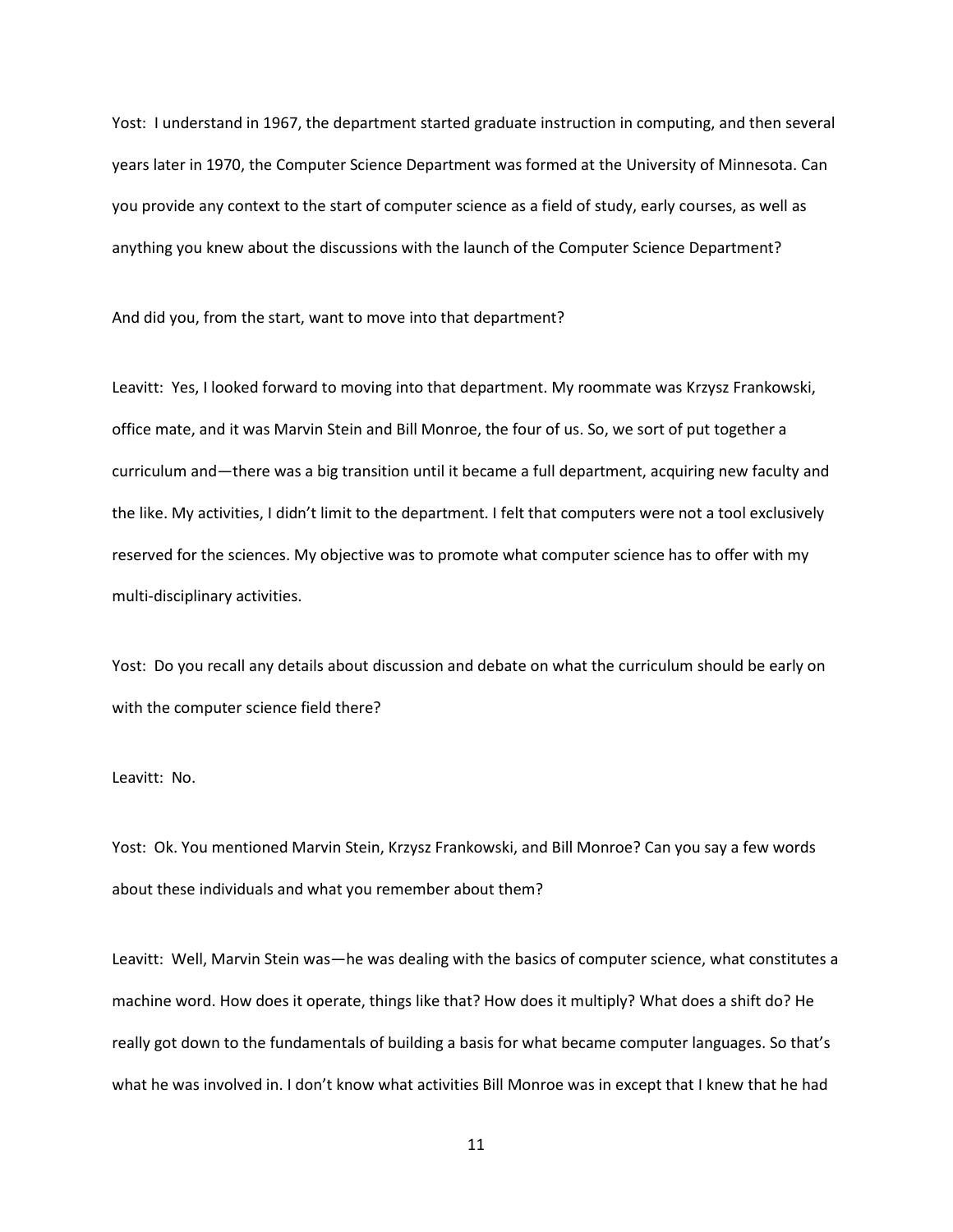worked with the police department in setting up optimal strategies for sending out cars into neighborhoods where there were thefts occurring. We, initially, we did not have seminars.

Yost: What about Marvin Stein as a leader? Can you comment on the leadership qualities he brought to the early department?

Leavitt: Well, there were several things happening. Initially, the department was closely wed to the Computing Center. So, in addition to his fighting for more faculty, he had to upgrade the Computing Center and he had certain ambitions for that. Some of them, I thought, went too far in that—I will give you an example. He wanted to have the operators wear uniforms and if there was a problem, they would signal their supervisor who would come in and resolve the problem. I guess I would've simply had him focus on getting the best tools out there rather than how they were to be operated on. But he had a lot in his buckets to deal with.

Yost: What was your sense of the level of support from the Institute of Technology, the College, as well as the University overall with regard to the Computing Center, as well as this new emerging department?

Leavitt: Oh, well, it's always difficult to get additional faculty. My own activities brought me to different departments which would increase in demand for a better computer center, and indirectly for the Computer Science Department. So as computer science became more important to more departments, it was inevitable that it would grow.

Yost: In the formation, in the first years, were there schools that already had computer science departments that provided a model that was influential to you and Bill and Krzysz and Marvin to any degree? Or did you feel like you were really kind of charting your own path?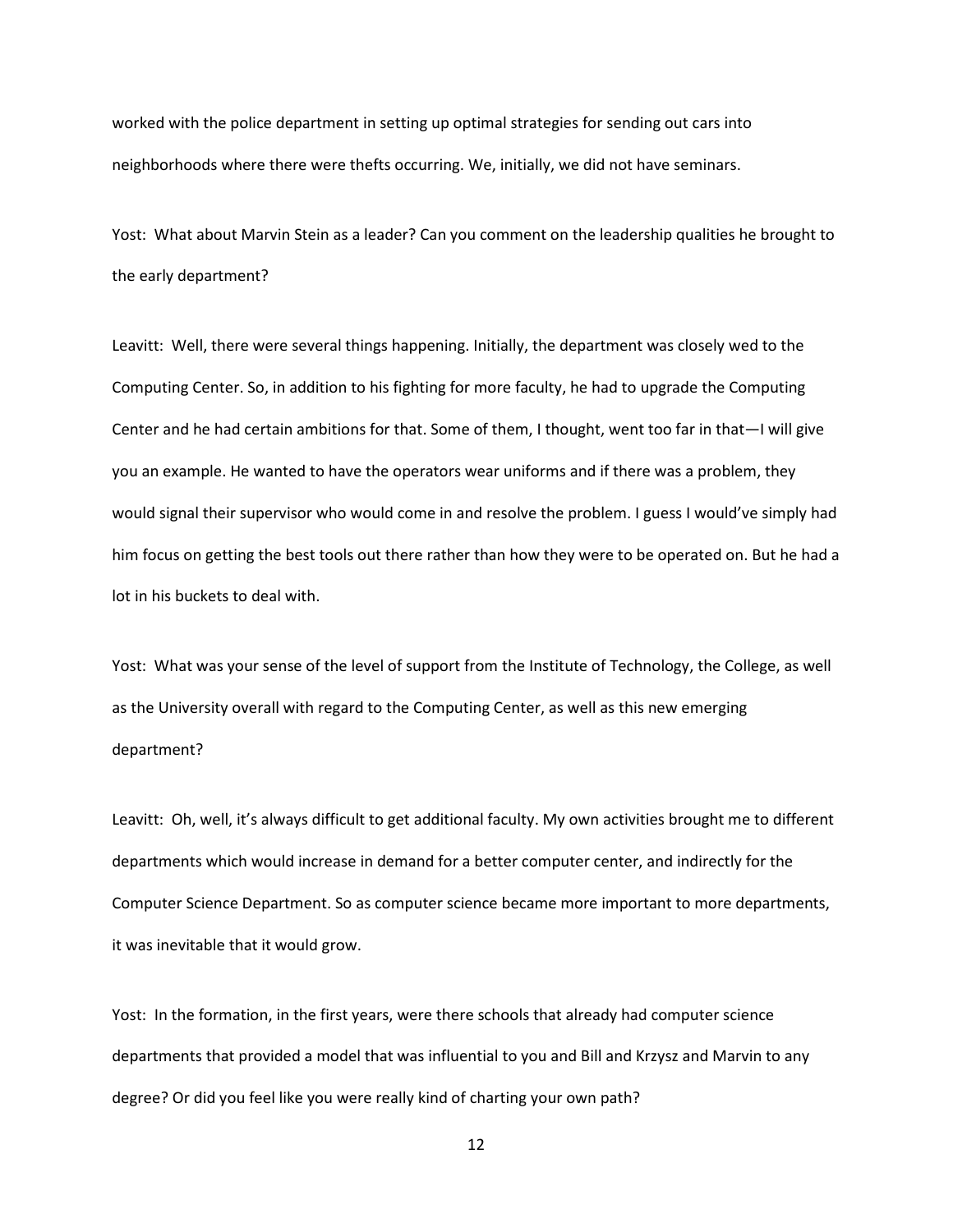Leavitt: We were doing our own path. I will give you one example. I met an economics RA who was analyzing the Crisp (common nickname for CRSP, or the Center for Research in Security Prices) tapes. His department did not have a computer. The CRSP tapes have the record of all transactions of the New York Stock Exchange. It's gigantic! And no computer at the time could handle the whole thing. So as computers improved, their analysis improved. They were looking for the extreme. Well, I learned that virtual machines were about to come out. So, I wrote a simulation of the virtual machine on ours and solved his problem reading the entire set of tapes. It turns out that other people studying this didn't know whether or not to accept it. When the actual, virtual machines started being delivered, they found that we had the very same results.

Yost: Impressive. I'd like to ask about some of your researcher areas, and I'll just go through several of them and anything you would like to comment on with these. So, supersonic flows and shock waves.

Leavitt: Yes, that was my background. I was always doing that on the computer. At the same time, I was reaching out to different departments to spread the word and give them some help. For example, I went to Franz Halberg's Chronobiology lab. Al Hanson joined me in that effort. We were trying to figure out the period of different waves that we could find, and it turns out that life--that waves of people are composed of several different waves of different periods representing probably the amount of time, the length of the day wasn't constant. It would change periodically, and its influence was there in the blood, the urine, all of the records they could keep. The blood pressure. It was a phenomenal effort. I ended up producing a paper called "The Estrus Cycle of Rats." Turns out that the Vatican was interested in my working with them, but I did not accept the offer. Another area I worked in was--the chairman of the English department, Larry Mitchell, his specialty was linguistics and he was trying to do authorship identification of the Pauline epistles. It was not homogeneous, and I was trying to assist him with that. So those are a few examples.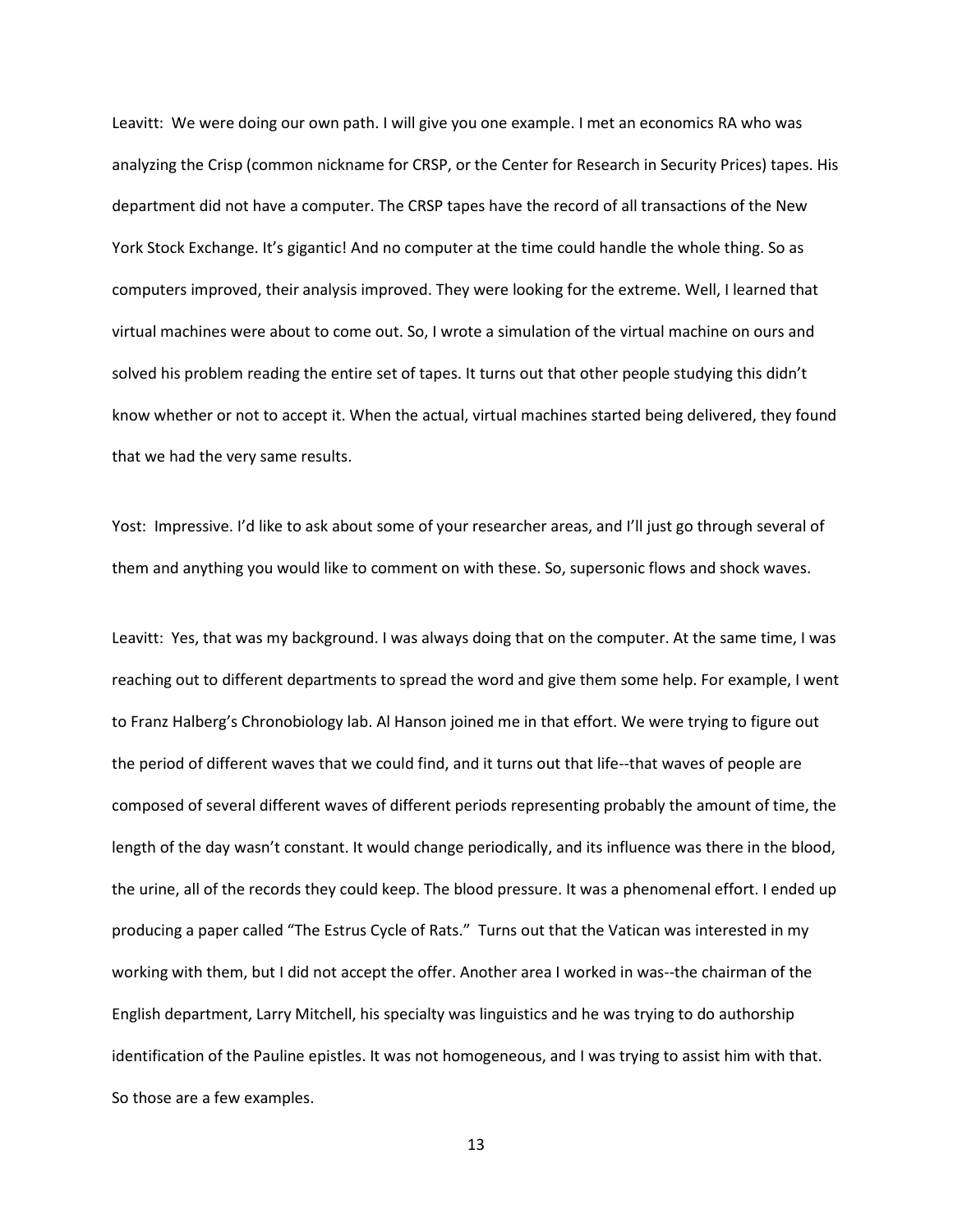Yost: And computer art was a very important area. Can you tell me about your book *Artist and Computer*?

Leavitt: That was very interesting. There was—we got an early graphics machine that was tucked way behind our analog computer, and it was rarely used. So what I developed on it was essentially a deformable canvas that my wife—a pattern would be placed on the screen and then she would deform it, and the resulting image was used as the basis of prints, paintings, even sculptures. We once made a video as well. *The Artist and Computer*, a lot of the images can still be seen with Gopher. By the way, talking Gophers, before the world wide web, Gopher was the browser. I developed the cornucopia of disability information. It was once described in *Computers for Dummies.* The web, at that point, was what was called a 'Store and Forward' system, namely if you wanted to communicate between A and D, you had to wait until communication was available from A to B, and then available from B to C, and then available from C to D. So, it was pretty iffy. Apparently instructors around the country wanted to display, whatever that meant, the cornucopia to its students, and when it wasn't available, I would get telephone calls from wherever, you know, saying, "I got to do to this lecture," and there was nothing I could do.

Yost: So that's an area that in addition to resources on the web, you were very involved with at the University of Minnesota after Section 504 of the Americans with Disabilities Act. Can you talk a little bit about your role in helping the University of Minnesota develop policy with regard to the disabled at the University?

Leavitt: So, in 1973, the Rehabilitation Act passed. It—the act turned out to be the basis of the ADA that was passed several years after. The University put me on a committee to bring it into compliance and to make recommendations of modifications. So, I would go out and look at a building and suggest things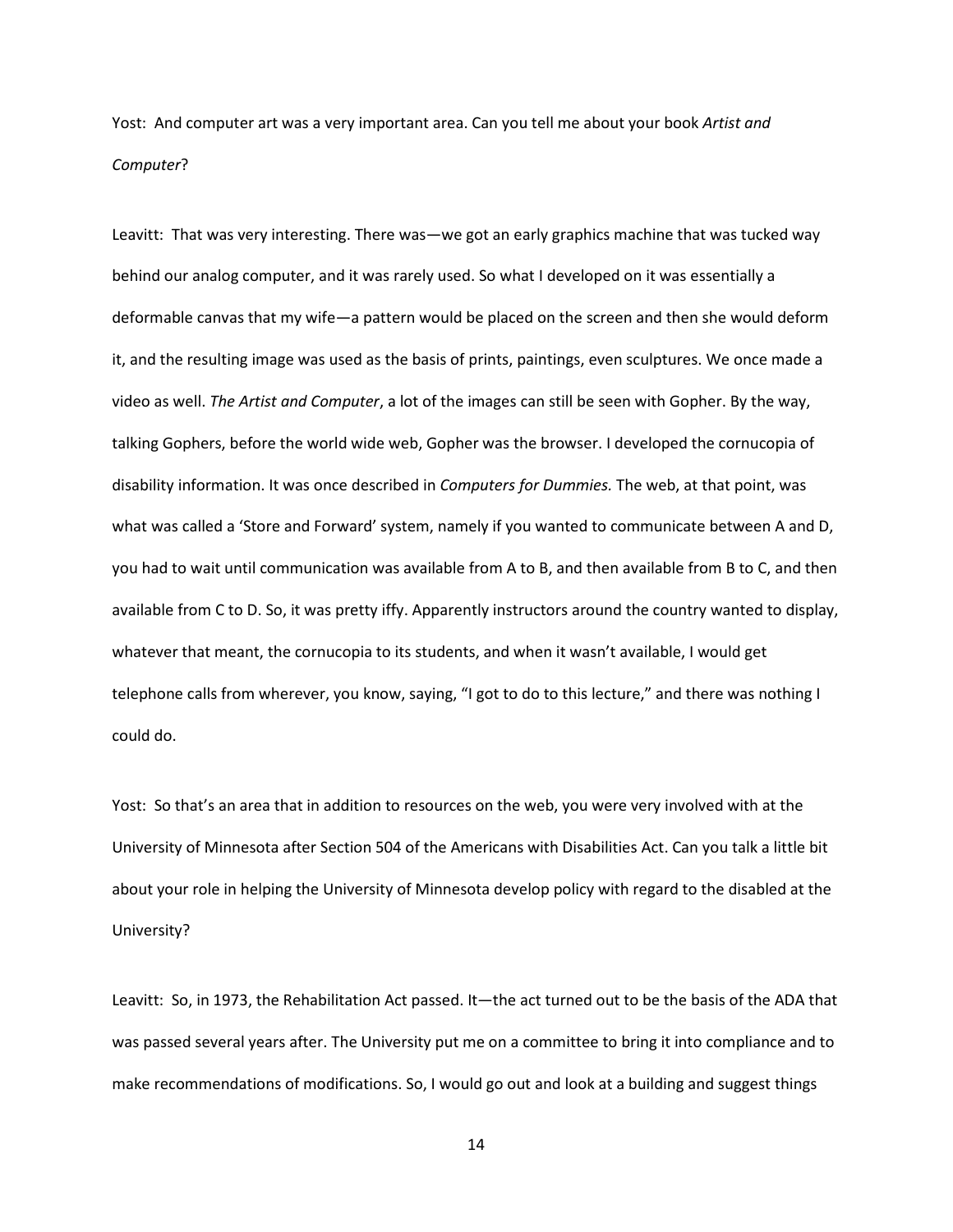like, "Well, let's put a handrail up here. Put a ramp here," and so forth. And in general, I was told it was too expensive. So, then I would come back the following week and describe something that was twice as expensive, so then they would grant me, "Go ahead with the first one."

Yost: A smart strategy.

Leavitt: Yes, really. But the idea of introducing elevators into buildings, it was just a continuing hassle. I mean, I can appreciate how difficult it was in all of these classical buildings that never anticipated the disabled. So—

Yost: What about the computer as a tool to be an assistive technology for those with disabilities? I know the ACM got involved with that at some point. Were you involved in those efforts at all?

Leavitt: Not until I left the University.

Yost: Ok.

Leavitt: But let me tell you a little story about ELIZA. Don't know if you've ever heard of this program.

Yost: Weizenbaum's ELIZA?

Leavitt: Yes.

Yost: Yes.

Leavitt: Anyhow—the students--it was public domain, so the students went in and made it into a 'Dirty' ELIZA, and it was easy to force ELIZA into a corner at which it would come out with all of these nasty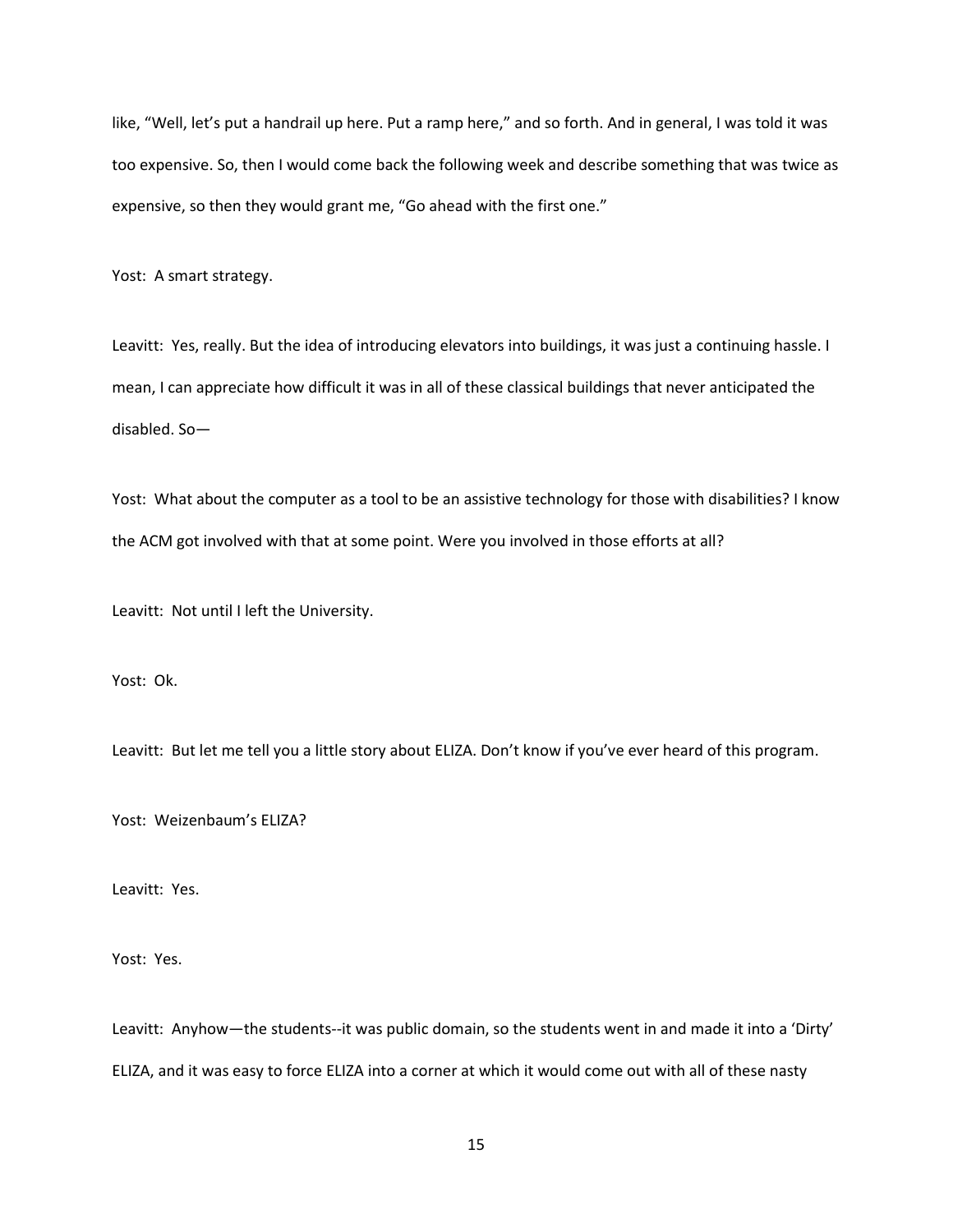expletives. So, I set up a date to go to Duluth to tell them a little bit about networking and to display ELIZA. So, there I am in the middle of my presentation and go to get ELIZA, and it's not there. The students were too embarrassed to let me show it, so they took it off the computer.

Yost: Can you talk about both your own sponsored research; where it came from as well as the importance of different categories of funders for the first decade of the department in terms of NSF, DARPA, industry, and potentially other sources of funding?

Leavitt: Well, I only dealt with the NSF. I did do a consulting problem with the Pillsbury Corporation. But I wasn't aware of all of what other people were doing in terms of—[interruption] So, I really can't help you very much.

Yost: In looking back at those first eight or nine years of the Computer Science Department when you were at the University of Minnesota, what did you see as the greatest achievements of the department, as well as what were the greatest challenges in that decade?

Leavitt: Well its greatest achievement was becoming a complete department, where all different disciplines of computer science could be taught. The four of us couldn't be—couldn't touch half the fields without starting all over again. We needed people who were experts in their field, and we were able to acquire them.

Yost: Do any challenges stick out in your mind as especially significant?

Leavitt: Well, no. I can tell you a story that will show you the environment of when we were initially formed. The department was associated closely with the Computing Center. Our offices were adjacent. In those days, there was no air conditioning because the University was barred from having it. The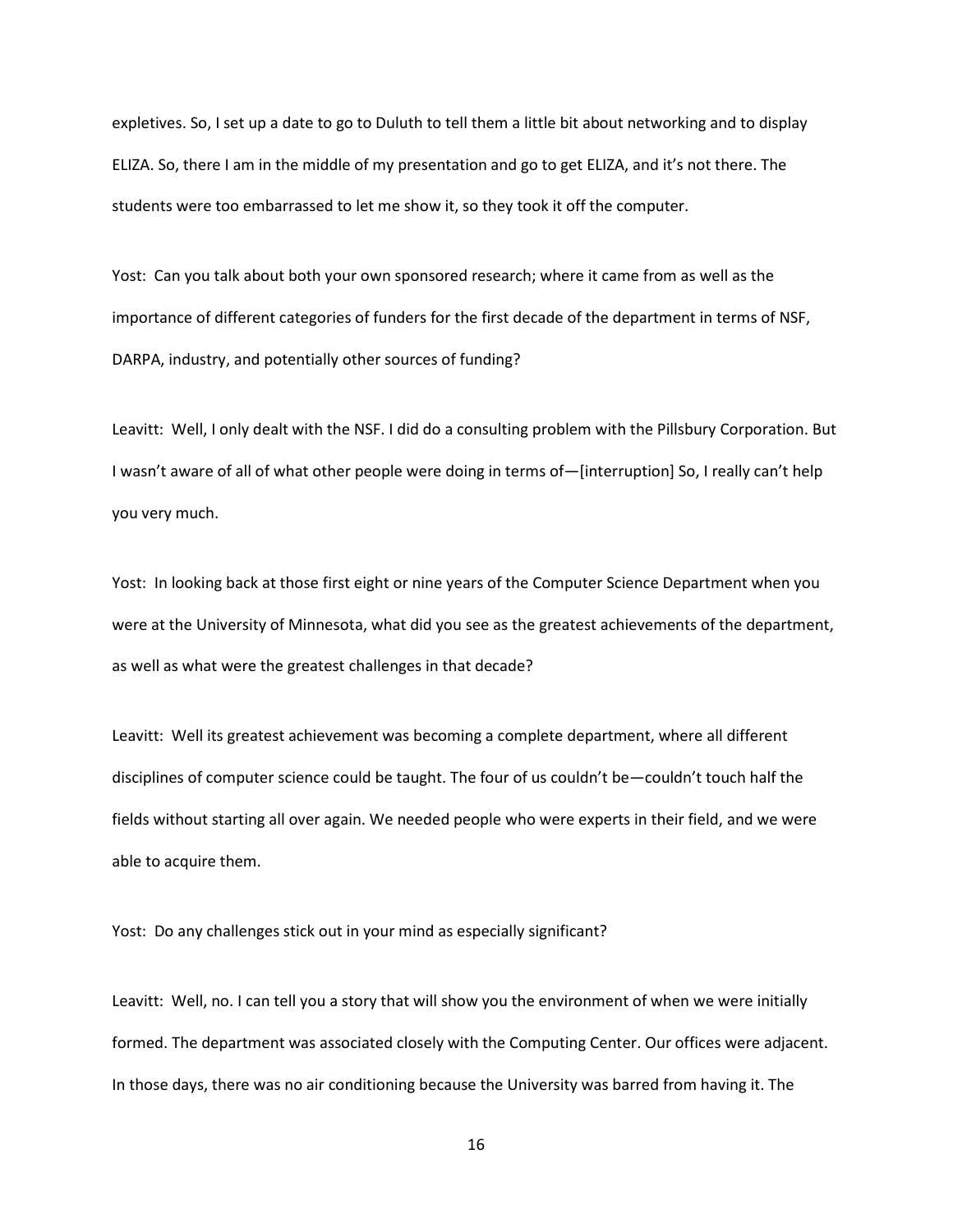legislation—legislature argued if it did not have air conditioning, the University shouldn't have it either. Of course, the legislature never met during the summer. So, during that period, I often did my work inside the Computing Center just to keep cool. Because of the student riots around the world, and someone throwing a Molotov cocktail at the Wisconsin computer, our computing center got moved off campus. So that's when we started separating.

Yost: Can you tell me about your decision to leave the University of Minnesota to accept leading the academic computing operation at SUNY-Buffalo?

Leavitt: I felt it was another opportunity to be able to spread the word. They had a good computer and it was at a time when things were starting to change. After several years, microcomputers started appearing but before that, there were minicomputers. There was still tremendous competition for time on the main computer. But yes, it was definitely a big opportunity.

Yost: So, that was in 1978 that you went to Buffalo. Are there any initiatives or developments you led that you would like to tell me about at SUNY-Buffalo?

Leavitt: Well, the—I remember that the Computer Science Department was trying to develop the mathematics for an MRI machine, and they were using a business machine for their computer and they wanted to upgrade. So, I felt that they should have a more contemporary machine that was amenable to scientific computing, and ultimately that's what they ended up with. They were our machines—the main machine was always overloaded, and people were scrounging for time and space on it. I was on the, an advisory panel to the Cornell National Supercomputer, and that was pretty interesting, particularly since it was called upon to develop the backbone network—essentially for the World Wide Web. I mean, we had whole towns, they weren't small towns, that only had 300 Baud access and we had to bring them-I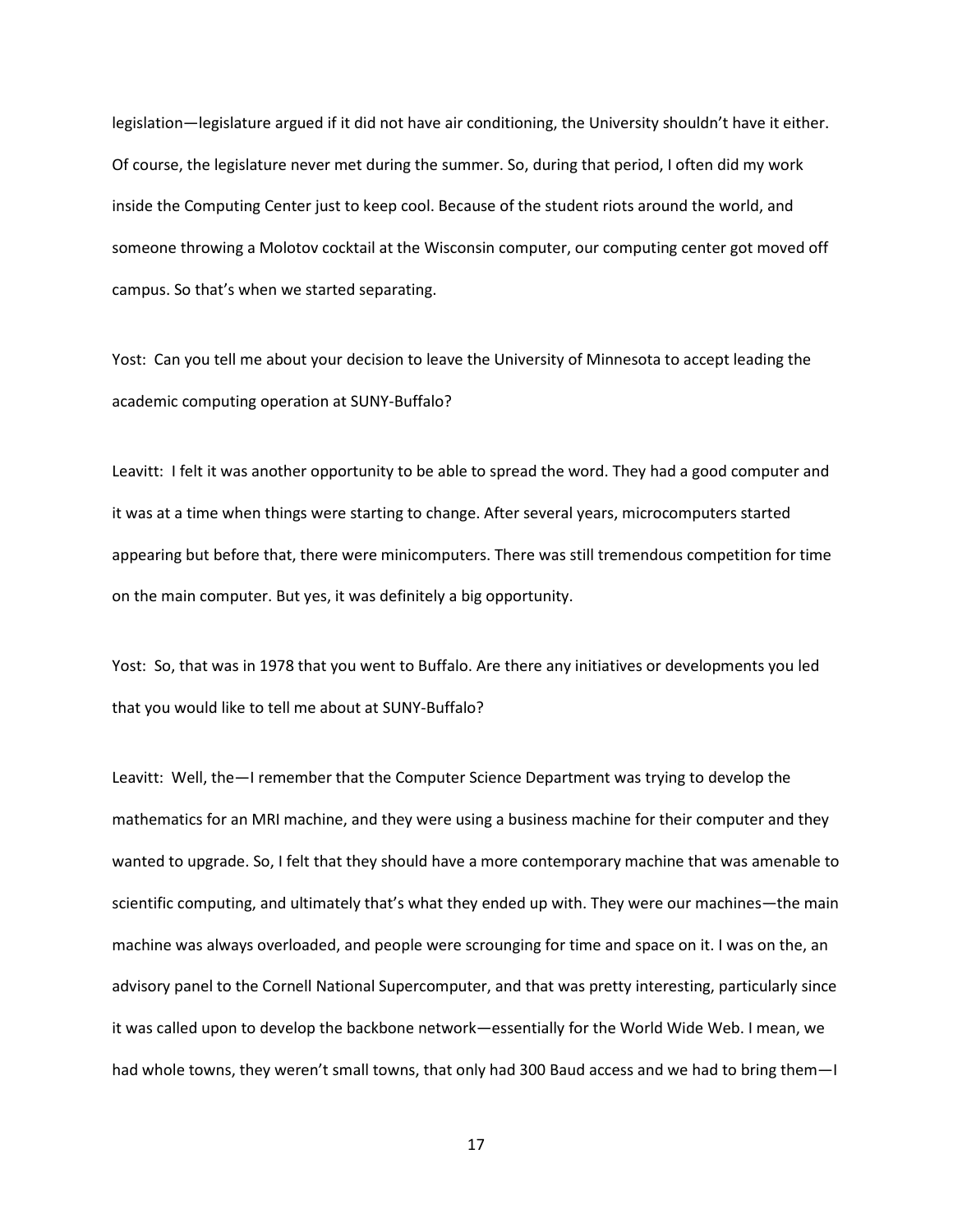mean, we talked about how to bring them up to date so they could handle the future demand, and they were quite reticent to accept it. There was a lot of education involved. I taught some noncredit courses in the School of Business, and I also gave lectures in the School of Medicine on one thing or another.

Yost: Jay, before we conclude, are there any topics I haven't brought up that you would like to discuss?

Leavitt: I've got one more network story, and it's not about me. I was a friend of John Anderson, a blind and brilliant individual. I convinced the Computing Center to hire him. It was the dawn of networking and it was difficult for tech support of remote users to visualize their problems. Even though the Computing Center was initially resistant to hiring him, he became an essential member of the computing center. Because he could answer these telephone problems—these problems over the phone. So that's—yes, that covers all the things I was thinking about.

Yost: Ok. Well, thank you so much, Jay. This has been fascinating and extremely helpful and it's great to document this history for the Computer Science and Engineering Department long-term and I thank you so much for your time this afternoon.

Leavitt: Oh, by the way, the two faculty members at NYU were Joe and Herb Kellogg.

Yost: Ok.

Leavitt: Oh, let me tell you a quickie.

Yost: Sure.

Leavitt: You know the movie "Hidden Figures"?